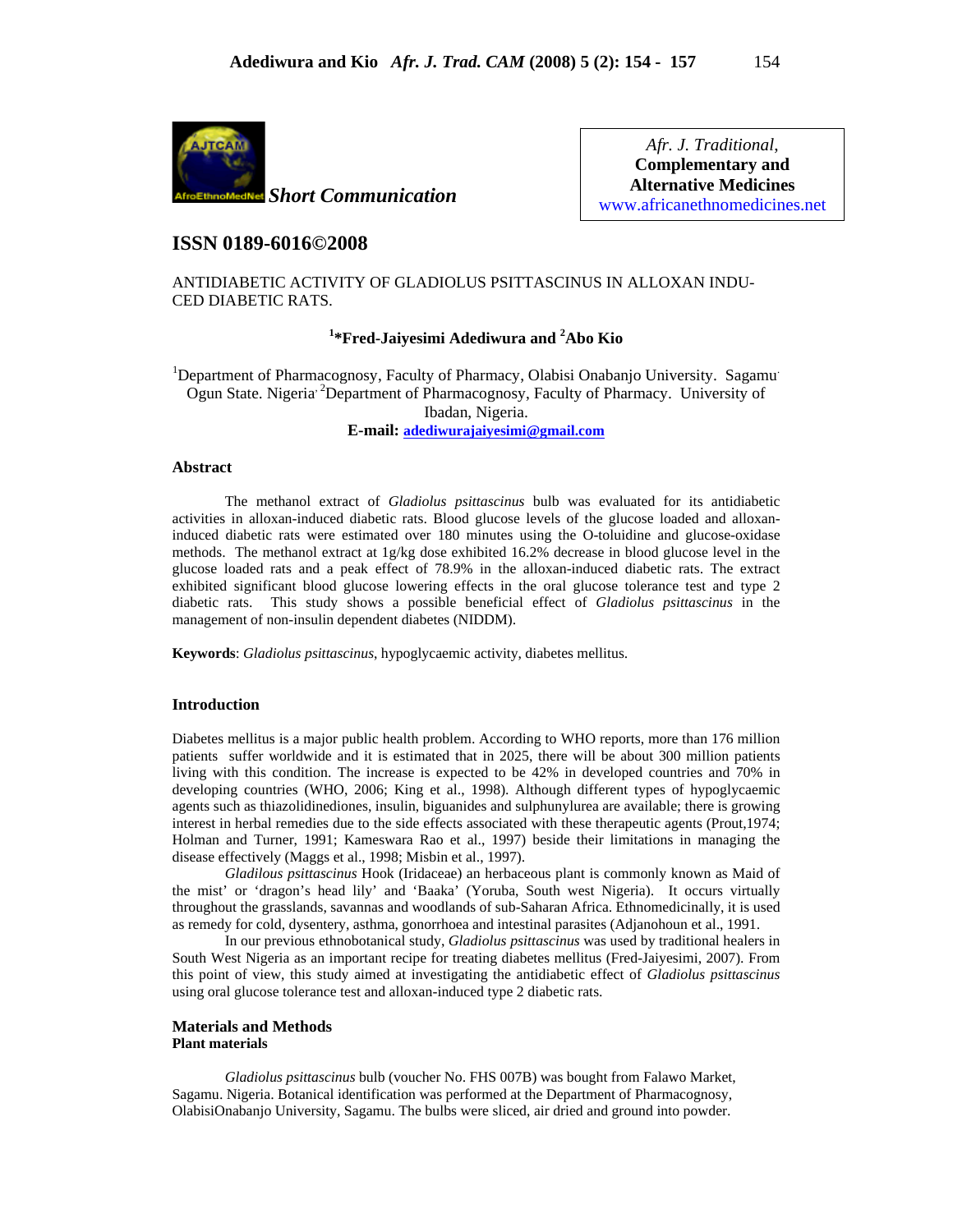#### **Extraction of methanolic plant material**

Two hundred grams of the bulb powder were macerated in 80% methanol for four days. The extract was filtered, concentrated to dryness under reduced pressure at a temperature of 40°C. The extract yield was 2.65% w/w (based on the dried starting material).

### **Animals**

Healthy Wister albino rats with average weight of 140g were used for this study. The animals were kept and maintained under standard conditions ( 12h light and dark cycle and room temperature at 25OC) and were fed with standard pellet diet (Ladokun Feeds, Ibadan) and water *ad libitum*.

Experimetal designs for the oral glucose tolerance test and NIDDM assay are indicated below. The experimental protocols were conducted in accordance with internationally accepted standard guidelines for care and use of laboratory animals.

### **Experimental design**

Animals were divided into four groups  $(n = 5)$  and treated orally as follow: group 1, received the plant extract (1g/kg b.w); group 2, received glucose solution (2 g/kg b.w); group 3, received glibenclamide (5mg/kg b.w) and group 4, received water (control group).

#### **Oral glucose tolerance test**

Oral glucose tolerance test was performed in overnight fasted (18 hrs) normal rats..Just after glucose administration, the test sample and standard reference drugs were administered. Blood waswithdrawn from the tail of each animal at 0, 30, 60, 90, 120 and 180 mins. The fasting blood glucose levels were estimated by the O-toluidine method (Dubowski, 1962; Frings et al, 1970).

#### **Induction of non-insulin dependent diabetes mellitus (NIDDM).**

Non-insulin dependent diabetes mellitus was induced in overnight fasted animals by a single intraperitoneal injection of 60 mg/kg alloxan monohydrate (Sigma Aldrich, UK) solution. Hyperglycaemia was confirmed by the elevated glucose levels in blood and was determined 72 hr after injection.

#### **Hypoglycaemic activity evaluation**

The diabetic animals were divided into four groups. Group 1 diabetic rats received *G. psittascinus* extract, Group 2 were administered Glibenclamide (5mg/kg), Group 3 diabetic untreated rats received distilled water (2 ml/kg bw) while Group 4 normal non-diabetic rats also received distilled water (2ml/kg bw). Blood samples were collected via the tail and blood glucose levels was measured at 0, 30, 60, 90, 120 and 180 min with a glucometer (Lifescan, Johnson and Johnson Inc. California).

### **Statistical analysis**

Data were expressed as mean  $\pm$  SEM. The significance of the differences between the means of the test and control animals was established by the student's t-test.

### **Result and Discussion**

Oral administration of the methanol extract of *G. psittascinus* bulbs at 1g/kg body weight produced significant (P<0.05) hypoglycaemic effects in the oral glucose tolerance test at 90, 120 and 180 mins (Table 1). The most pronounced effect was observed at 120 min with 16.2% decrease in blood glucose level. The animals treated with glibenclamide (5mg/kg) showed a significant reduction in blood glucose level after 30 min when compared with the blood glucose level of the untreated glucose loaded rats. In the alloxan–induced diabetic rats, the methanol extract exhibited 78.9% glucose loweringeffect within the first 60 min of administration.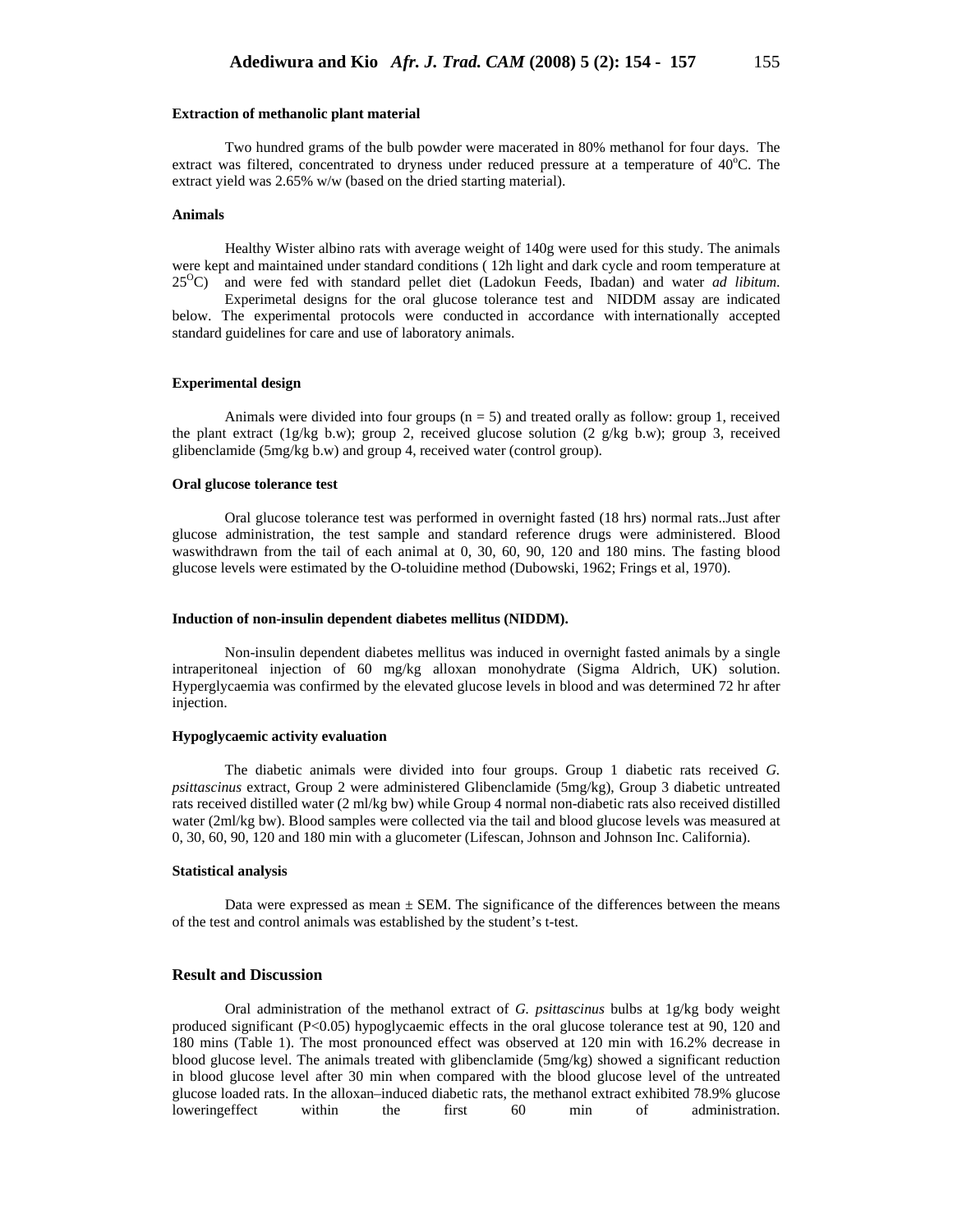Table 1: Effect of methanol bulb extract of *Gladiolus psittascinus* on oral glucose tolerance test. Values are Mean  $\pm$  SEM; p < 0.05; n = 5; Figures in parenthesis  $=$  % decrease, \* Significant difference in glucose level when compared with control glucose untreated values (P<0.05).

| MEAN BLOOD GLUCOSE LEVEL (mg/dl).<br>Gladiolus psittascinus |            |             |                         |             |             |             |  |  |
|-------------------------------------------------------------|------------|-------------|-------------------------|-------------|-------------|-------------|--|--|
| Time (minutes)                                              | 0          | 30          | 60                      | 90          | 120         | 180         |  |  |
| Group 1 (methanol                                           |            |             |                         |             |             |             |  |  |
| Extract) $1g/kg$ .                                          | $94.8 \pm$ | $158.2 \pm$ | $151.0 \pm$             | $130.2 \pm$ | $133.8 \pm$ | $131.2 \pm$ |  |  |
|                                                             | 1.323      | 0.558       | 0.294                   | 0.321       | 0.963       | 2.094       |  |  |
| (percentage of reduction)                                   |            |             | $(3.4\%)$               | $(15.5\%*)$ | $(16.2\%*)$ | $(14.2\%*)$ |  |  |
| Group 2                                                     |            |             |                         |             |             |             |  |  |
| Glibenclamide                                               | $81.5 \pm$ | $132.5 \pm$ | $98.9 \pm$              | $92.4 \pm$  | $99.8 \pm$  | $88.1 \pm$  |  |  |
| $(5mg/kg)$ .                                                | 0.006      | 0.014       | 0.006                   | 0.008       | 0.003       | 0.005       |  |  |
| (percentage of reduction)                                   |            | (12.3)      | $36.7\%$ <sup>*</sup> ) | $(40\%*)$   | $(37.5\%*)$ | $(42.4\%*)$ |  |  |
| Group 3                                                     |            |             |                         |             |             |             |  |  |
| Glucose untreated                                           | $89.1 \pm$ | $151.3 \pm$ | $156.3 \pm$             | $154.0 \pm$ | $159.7 +$   | $152.9 \pm$ |  |  |
| Control.                                                    | 0.057      | 0.031       | 0.074                   | 0.037       | 0.093       | 0.375       |  |  |
| Group 4                                                     |            |             |                         |             |             |             |  |  |
| Normal                                                      | $85.3 \pm$ | $80.1 \pm$  | $82.1 \pm$              | $84.8 \pm$  | $85.0 \pm$  | $85.3 \pm$  |  |  |
| (non-diabetic).                                             | 0.085      | 0.437       | 0.050                   | 0.150       | 0.044       | 0.075       |  |  |

**Table 2:** Effect of methanol bulb extract of *Gladiolus psittacinus* on blood glucose level of alloxan- induced diabetic rats.

| Gladiolus psittacinus extract.        |                   | Blood glucose level (mg/dl). |                      |                   |                      |                   |  |  |
|---------------------------------------|-------------------|------------------------------|----------------------|-------------------|----------------------|-------------------|--|--|
| Time (minutes).                       | 30                |                              | 60                   | 90                | 120                  | 180               |  |  |
| Group 1 extract $(1g/kg)$             | $145.0 + 6.816$   | $123.0 \pm 2.225$            | $124.6 \pm 1.472$    | $119.0 \pm 1.608$ | $119.3 + 4.816$      | $116.3 + 0.117$   |  |  |
|                                       |                   | $(61.3 \%)^*$                | $(78.9\%)*$          | $(69.6\%)*$       | $(70.2 \, \%)^*$     | $(75.6 \%)*$      |  |  |
| Group 2 Glibenclamide (5mg/kg)        | $220.1 \pm 0.254$ | 187.6<br>0.112<br>$+$        | $\pm 0.005$<br>175.4 | 131.5<br>$+0.071$ | 126.9<br>$\pm 0.319$ | $120.5 \pm 0.215$ |  |  |
|                                       |                   | $(61.7\%)*$                  | $(60.4\%)$           | $(69.5\%)*$       | $(69.7\%)*$          | $(70.2\%)*$       |  |  |
| Group 3 Diabetic untreated (Control). | $300.0 + 3.360$   | $489.3 \pm 0.992$            | $443.3 \pm 1.216$    | $431.0 \pm 0.627$ | $418.2 \pm 0.008$    | $404.7 \pm 0.581$ |  |  |
|                                       |                   |                              |                      |                   |                      |                   |  |  |
| Group 4 Normal (non-diabetic)         | $88.0 \pm 0.246$  | $91.3 \pm 0.275$             | $92.2 \pm 0.134$     | $87.0 \pm 0.103$  | $89.1 \pm 0.531$     | $90.1 \pm 0.240$  |  |  |

Values are Mean  $\pm$  SEM; P<0.05; n = 5; Figures in parenthesis = % decrease,\* Significant difference in glucose level when compared with control diabetic untreated values ( $P<0.05$ ).